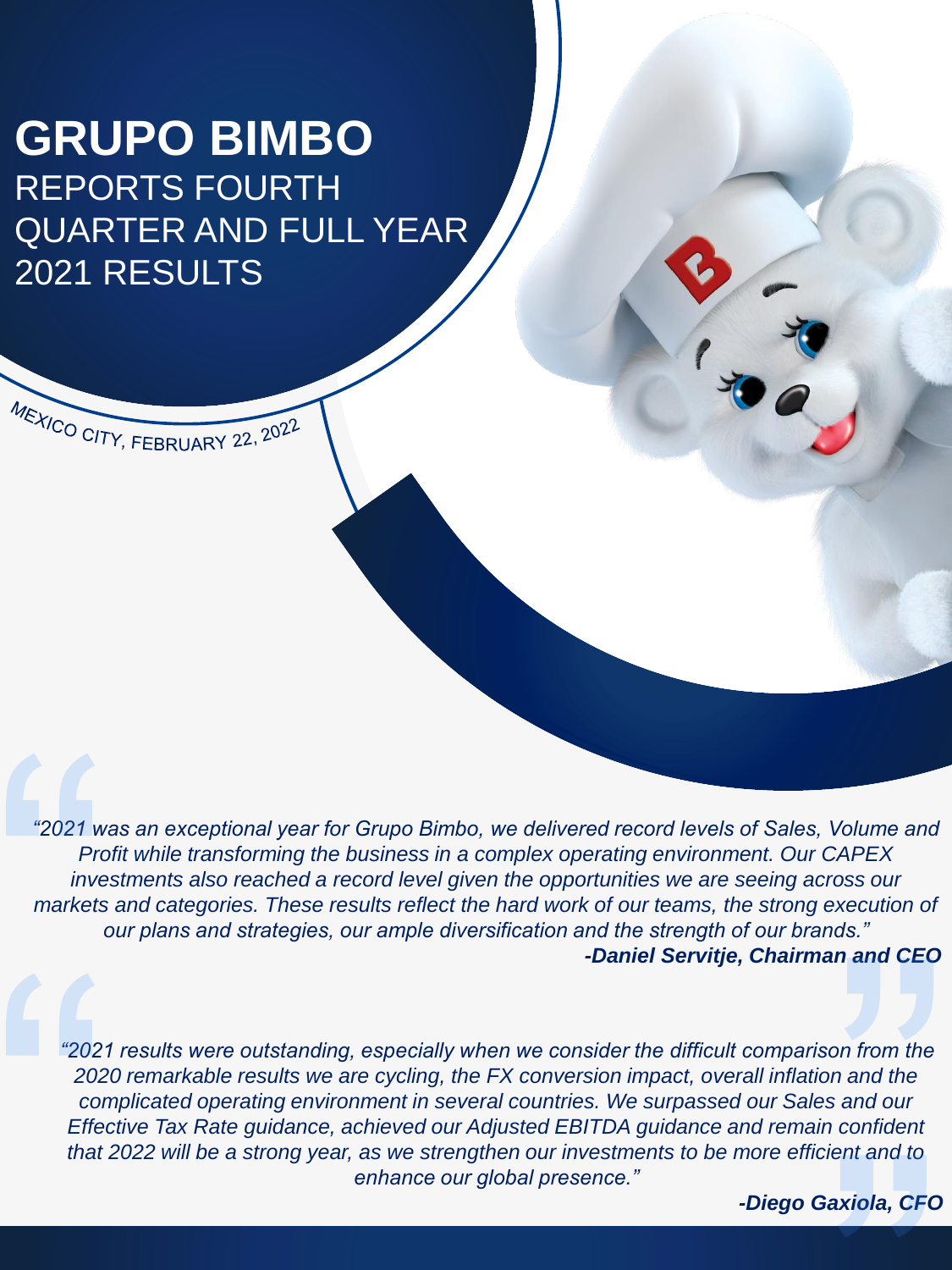

Grupo Bimbo S.A.B. de C.V. ("Grupo Bimbo" or "the Company") (BMV: BIMBO) reports its results for the three and twelve months ended December 31, 2021. 1

# **HIGHLIGHTS OF THE QUARTER**

- Net Sales reached a record level for a fourth quarter at Ps. 97,445 million, an increase of 14.9%, primarily due to strong volumes and price/mix performance across every region, which was partially offset by FX rate effect
- Operating Income increased 17.4% and the margin expanded 30 basis points
- Adjusted EBITDA<sup>2</sup> reached a record level for a fourth quarter, growing 5.8%, while the margin contracted 120 basis points mainly due to higher raw material costs
- Net Majority Income improved by 66.9% and the margin expanded 160 basis points

# **HIGHLIGHTS OF THE YEAR**

- Net Sales reached a record level at Ps. 348,887 million, an increase of 5.4%, attributable to strong volumes and price/mix across every region, which was partially offset by FX rate effect. Excluding this effect, Net Sales increased 9.3%
- Operating Income grew 34.3% and the margin expanded 210 basis points
- Adjusted EBITDA reached a record level at Ps. 49,178 million, an increase of 8.8%, and the margin expanded 40 basis points to a record level of 14.1%
- Successfully completed 6 strategic acquisitions during the year: 2 in the U.S., 2 in India, one in Spain and one in Brazil in the QSR industry
- Net Majority Income increased 74.7% and the margin expanded 180 basis points
- Return on Equity<sup>3</sup> reached its highest level for over 10 years, at 15.2%
- Net Debt/Adjusted EBITDA<sup>4</sup> ratio closed the quarter at 1.9 times
- Cumulative Free Cash Flow<sup>5</sup> totaled Ps. 11 billion

# **RECENT DEVELOPMENTS**

- On January, Grupo Bimbo paid US\$198 million of its outstanding 2022 bonds
- For the eighth consecutive year, Grupo Bimbo occupied the first position in Merco's 2021 ranking as the Most Responsible Company in ESG in Mexico

# **FINANCIAL SUMMARY**

(MILLIONS OF MEXICAN PESOS)

|                        |        |        | <b>Quarter Ended</b> |        |          | <b>Year Ended</b> |         |                   |         |          |
|------------------------|--------|--------|----------------------|--------|----------|-------------------|---------|-------------------|---------|----------|
|                        | 4Q21   | 4Q20   | vs. 4Q20             | 4Q19   | vs. 4Q19 | 2021              | 2020    | vs. 2020          | 2019    | vs. 2019 |
| Net Sales              | 97,445 | 84,778 | 14.9%                | 75.457 | 29.1%    | 348,887           | 331,051 | 5.4%              | 291,926 | 19.5%    |
| Gross Profit           | 50,903 | 45,553 | 11.7%                | 39,289 | 29.6%    | 185,313           | 178,443 | 3.9%              | 153,742 | 20.5%    |
| Operating Income       | 9.998  | 8.517  | 17.4%                | 6.071  | 64.7%    | 34,126            | 25,408  | 34.3%             | 20,419  | 67.1%    |
| <b>Adjusted EBITDA</b> | 13,516 | 12.776 | 5.8%                 | 10,808 | 25.0%    | 49,178            | 45,193  | 8.8%              | 37,873  | 29.9%    |
| Net Majority Income    | 4.824  | 2,890  | 66.9%                | 1,825  | $>100\%$ | 15,916            | 9,110   | 74.7%             | 6.319   | $>100\%$ |
| Net Debt/Adj. EBITDA   |        |        |                      |        |          | 1.9x              | 1.9x    | 0.0x              | 2.4x    | (0.5x)   |
| <b>ROE</b>             |        |        |                      |        |          | 15.2%             | 12.4%   | 2.8 <sub>pp</sub> | 9.3%    | 5.9pp    |

1. Fiaures included in this document are prepared in accordance with International Financial Reportina Standards (IFRS)

*2. Earnings before interests, taxes, depreciation, amortization and Multiemployer Pension Plans ("MEPPs").*

*3. Adjusted with MEPPs non-cash charges.*

*4. Does not consider the effect of IFRS16.*

<sup>5.</sup> Free Cash Flow for the twelve months ended December 31, 2021, before acquisitions, share buybacks and dividends.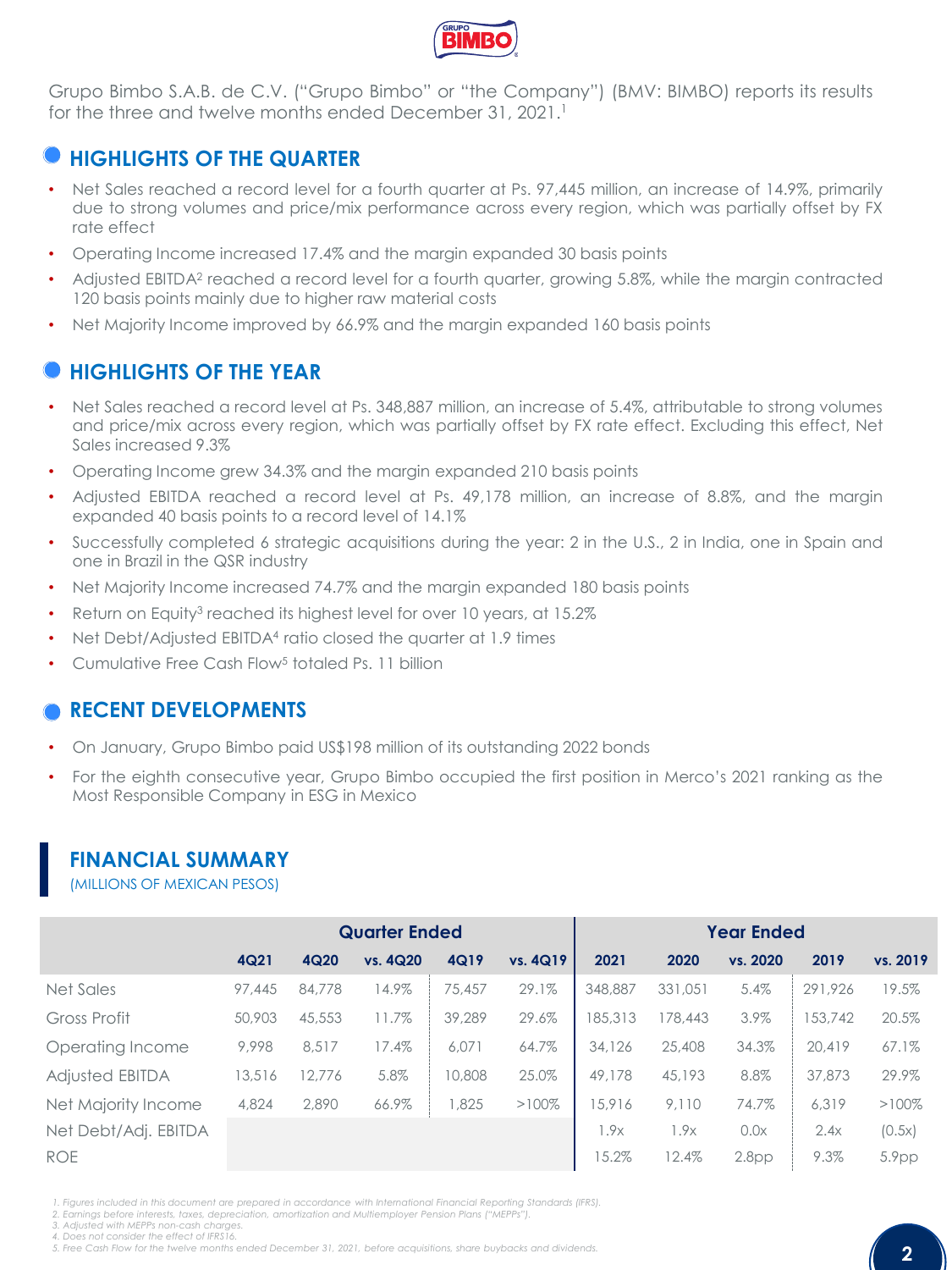

#### **NET SALES** (MILLIONS OF MEXICAN PESOS)

| 4Q21   | 4Q20   | $\%$ $\Delta$ | 4Q19   | $\%$ $\Delta$ | <b>Net Sales</b> | 2021    | 2020    | $\%$ $\Delta$ | 2019    | $\%$ $\Delta$ |
|--------|--------|---------------|--------|---------------|------------------|---------|---------|---------------|---------|---------------|
| 50,297 | 44.541 | 12.9          | 37,371 | 34.6          | North America    | 176,275 | 176,395 | (0.1)         | 144,005 | 22.4          |
| 32,434 | 26,699 | 21.5          | 26.291 | 23.4          | Mexico           | 118,661 | 104,593 | 13.5          | 102,688 | 15.6          |
| 9,384  | 8,043  | 16.7          | 6,859  | 36.8          | EAA              | 34,195  | 30,029  | 13.9          | 26,655  | 28.3          |
| 8,671  | 7.315  | 18.5          | 6,870  | 26.2          | Latin America    | 31,376  | 29,081  | 7.9           | 27.144  | 15.6          |
| 97.445 | 84.778 | 14.9          | 75,457 | 29.1          | Grupo Bimbo      | 348.887 | 331.051 | 5.4           | 291.926 | 19.5          |

*Consolidated results exclude inter-company transactions.*



**Net Sales reached a record level for a fourth quarter at Ps. 97,445 million, an increase of 14.9%,** primarily due to strong volumes and price/mix performance across every region, which was partially offset by FX rate effect. **Excluding FX effect, Net Sales increased 15.0%.**

**2021 Net Sales reached a record level at Ps. 348,887 million, an increase of 5.4%,** attributable to strong volumes and price/mix across every region, which was partially offset by FX rate effect. **Excluding this effect, Net Sales increased 9.3%.**



**NORTH** 

**Despite difficult comparisons as the Company lapped COVID-19 driven performance in 2020, Net Sales in U.S. dollars increased 12.4%,** driven by strong market share performance, successful implementation of the pricing strategy and excellent in store execution. Mainstream, premium, buns and rolls, sweet baked goods and snacks categories outperformed, as did the modern channel. **In peso terms, Net Sales increased 12.9%.**





*6. Inter-company transactions have been removed from Mexico. 7. North America region includes operations in the United States and Canada.*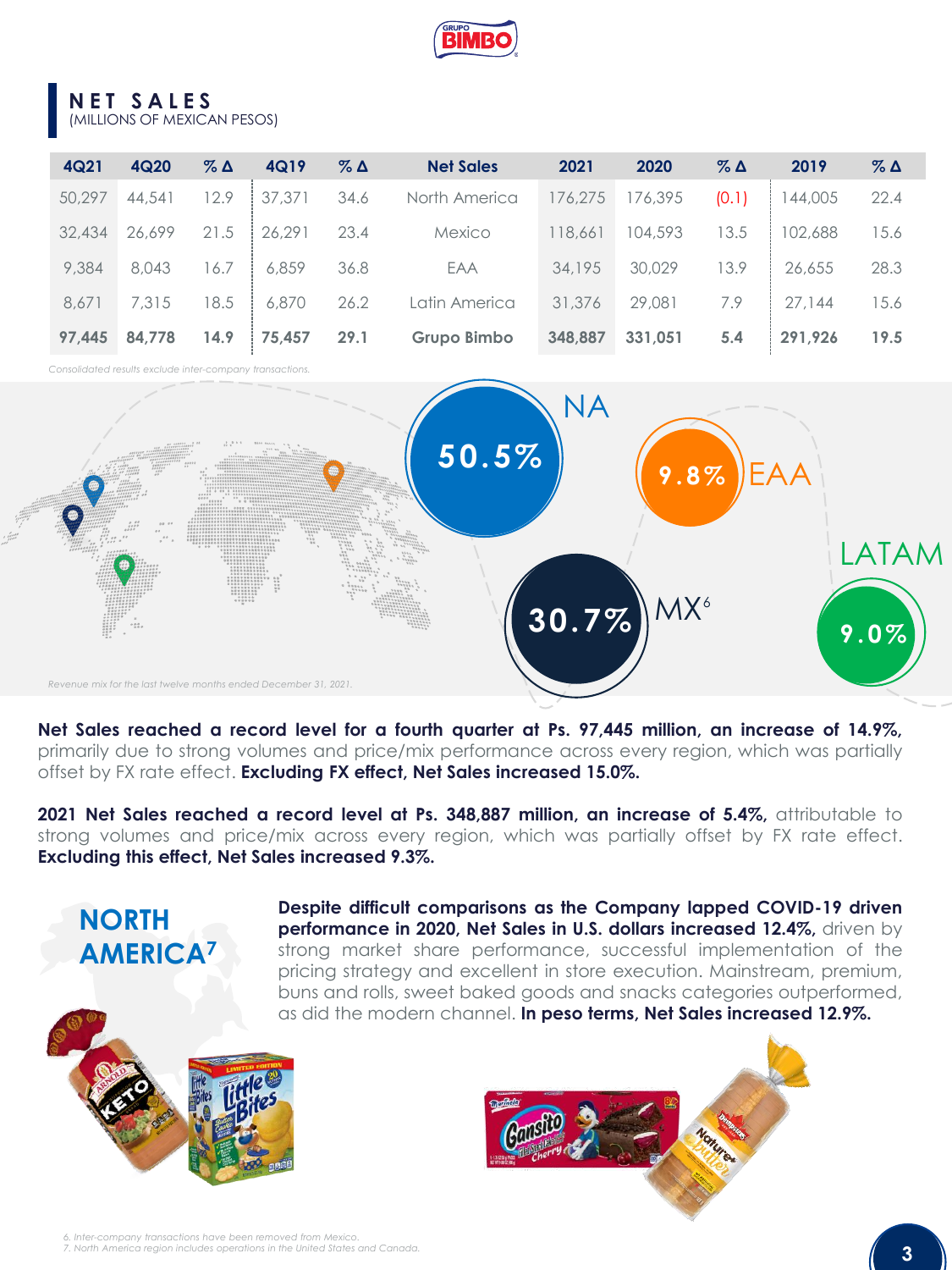**G R O S S P R O F I T** (MILLIONS OF MEXICAN PESOS)

| 4Q20   | $\%$ $\Delta$ | 4Q19   | $\%$ $\Delta$ | <b>Gross Profit</b> | 2021    | 2020    | $\%$ $\Delta$ | 2019    | $\%$ $\Delta$ |
|--------|---------------|--------|---------------|---------------------|---------|---------|---------------|---------|---------------|
| 24,759 | 10.7          | 19,590 | 39.8          | North America       | 97.565  | 98,768  | (1.2)         | 76,895  | 26.9          |
| 14,520 | 17.3          | 14,682 | 16.0          | Mexico              | 63,800  | 57,265  | 11.4          | 57,280  | 11.4          |
| 3,037  | 7.7           | 2,425  | 35.0          | EAA                 | 11,815  | 10,934  | 8.1           | 9.679   | 22.1          |
| 3.161  | 18.1          | 2,887  | 29.3          | Latin America       | 13,996  | 13,090  | 6.9           | 12,022  | 16.4          |
| 45,553 | 11.7          | 39,289 | 29.6          | Grupo Bimbo         | 185,313 | 178.443 | 3.9           | 153,742 | 20.5          |
| 4Q20   | $\Delta$ pp.  | 4Q19   | $\Delta$ pp.  | Gross Margin (%)    | 2021    | 2020    | $\Delta$ pp.  | 2019    | $\Delta$ pp.  |
| 55.6   | (1.1)         | 52.4   | 2.0           | North America       | 55.3    | 56.0    | (0.7)         | 53.4    | 1.9           |
| 54.4   | (1.9)         | 55.8   | (3.3)         | Mexico              | 53.8    | 54.8    | (1.0)         | 55.8    | (2.0)         |
| 37.8   | (2.9)         | 35.3   | (0.5)         | EAA                 | 34.6    | 36.4    | (1.8)         | 36.3    | (1.7)         |
| 43.2   | (0.2)         | 42.0   | 1.0           | Latin America       | 44.6    | 45.0    | (0.4)         | 44.3    | 0.3           |
| 53.7   | (1.5)         | 52.1   | 0.1           | Grupo Bimbo         | 53.1    | 53.9    | (0.8)         | 52.7    | 0.4           |
|        |               |        |               |                     |         |         |               |         |               |

*Consolidated results exclude inter-company transactions.*

**Fourth quarter Gross Profit increased 11.7%,** while the margin contracted 150 basis points basis points to 52.2%, mainly attributable to higher commodity costs across every region.

**Full year Gross Profit increased 3.9%,** while the margin contracted 80 basis points to 53.1%, due to higher raw material costs.

#### **Net Sales in Mexico grew 21.5%,** attributable to strong volume growth, product/mix and price increases. Every channel posted double-digit growth, as did the snacks, confectionery, snack cakes, cookies, sweet baked goods, sliced bread and buns categories.

**Sales in EAA during the fourth quarter grew 16.7% in peso terms, excluding FX effect Net Sales increased 17.7%,** reflecting strong volume performance mainly in Iberia, pricing actions and inorganic contribution from the acquisitions completed in Iberia and India, as well as a recovery of the QSR channel throughout the region.





contribution from the acquisition of Aryzta do Brazil.

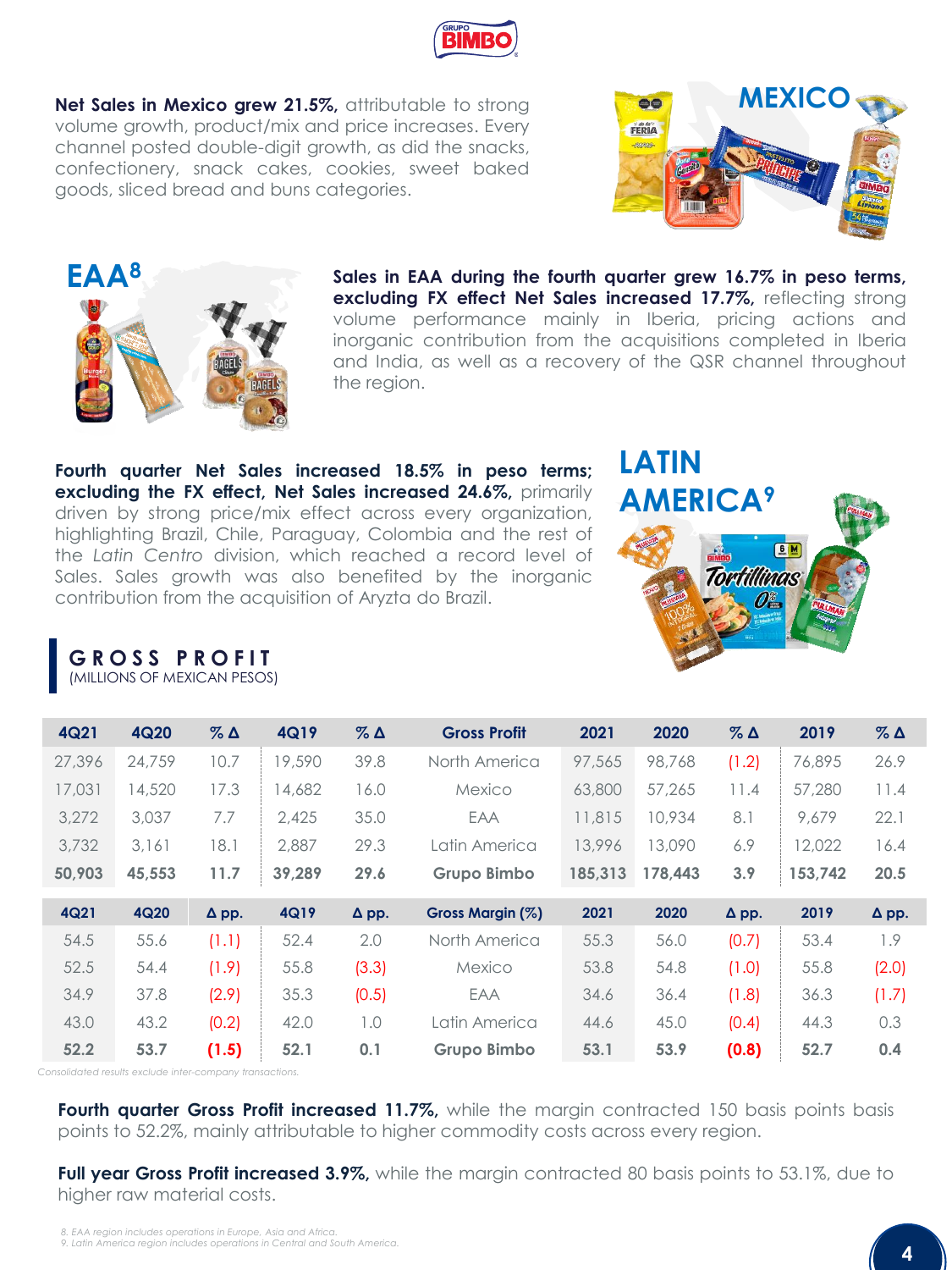

# **OPERATING INCOME**

(MILLIONS OF MEXICAN PESOS)

| 4Q21  | 4Q20  | $\%$ $\Delta$ | 4Q19  | $\%$ $\Delta$ | <b>Operating Income</b>     | 2021   | 2020   | $\%$ $\Delta$ | 2019     | $\%$ $\Delta$ |
|-------|-------|---------------|-------|---------------|-----------------------------|--------|--------|---------------|----------|---------------|
| 4,699 | 3,644 | 29.0          | 1.472 | >100          | North America               | 16.076 | 11,195 | 43.6          | 6.094    | >100          |
| 5,570 | 4,424 | 25.9          | 4,698 | 18.6          | Mexico                      | 18,373 | 14,976 | 22.7          | 5,966    | 15.1          |
| (83)  | 182   | <b>NA</b>     | 134   | <b>NA</b>     | EAA                         | 292    | 168    | 74.0          | 136      | >100          |
| 17    | (523) | <b>NA</b>     | (666) | <b>NA</b>     | Latin America               | 345    | (402)  | <b>NA</b>     | (1, 337) | <b>NA</b>     |
| 9,998 | 8,517 | 17.4          | 6,071 | 64.7          | Grupo Bimbo                 | 34,126 | 25,408 | 34.3          | 20,419   | 67.1          |
|       |       |               |       |               |                             |        |        |               |          |               |
| 4Q21  | 4Q20  | $\Delta$ pp.  | 4Q19  | $\Delta$ pp.  | <b>Operating Margin (%)</b> | 2021   | 2020   | $\Delta$ pp.  | 2019     | $\Delta$ pp.  |
| 9.3   | 8.2   | 1.1           | 3.9   | 5.4           | North America               | 9.1    | 6.3    | 2.8           | 4.2      | 4.9           |
| 17.2  | 16.6  | 0.6           | 17.9  | (0.7)         | Mexico                      | 15.5   | 14.3   | 1.2           | 15.5     | (0.0)         |
| (0.9) | 2.3   | (3.2)         | 2.0   | (2.9)         | EAA                         | 0.9    | 0.6    | 0.3           | 0.5      | 0.3           |
| 0.2   | (7.2) | 7.4           | (9.7) | 9.9           | Latin America               | 1.1    | (1.4)  | 2.5           | (4.9)    | 6.0           |

*Regional results do not reflect inter-company royalties and consolidated results exclude inter-company transactions.*

**Operating Income in the fourth quarter rose 17.4% and the margin expanded 30 basis points**, mainly due to productivity savings across the value chain coming from past restructuring investments, distribution efficiencies and cost-cutting projects, as well as a non-cash benefit of US \$58 million from the adjustment of the MEPPs liability to reflect current interest rates levels. This was partially offset by the abovementioned higher cost of sales.

**For the full year, Operating Income grew 34.3% and the margin expanded 210 basis points**, primarily as a reflection of productivity savings across the value chain coming from past restructuring investments, distribution efficiencies and cost-cutting projects, as well as a non-cash benefit of US \$108 million from the adjustment of the MEPPs liability to reflect current interest rates levels. This was partially offset by the abovementioned higher cost of sales.

#### **ADJUSTED EBITDA** (MILLIONS OF MEXICAN PESOS)

| 4Q21   | 4Q20   | $\%$ $\Delta$ | 4Q19   | $\%$ $\Delta$ | <b>Adjusted EBITDA</b> | 2021   | 2020   | $\%$ $\Delta$ | 2019   | $\%$ $\Delta$ |
|--------|--------|---------------|--------|---------------|------------------------|--------|--------|---------------|--------|---------------|
| 5,860  | 5,910  | (0.9)         | 3,972  | 47.5          | North America          | 22,358 | 22.694 | (1.5)         | 16.216 | 37.9          |
| 6.761  | 5.715  | 18.3          | 5,907  | 14.5          | Mexico                 | 22,673 | 19,165 | 18.3          | 19,839 | 14.3          |
| 841    | 938    | (10.4)        | 503    | 67.1          | EAA                    | 2,704  | 2.295  | 17.8          | 1.667  | 62.2          |
| 594    | 67     | >100          | (9.0)  | <b>NA</b>     | Latin America          | 2,193  | 1,428  | 53.6          | 591    | >100          |
| 13,516 | 12,776 | 5.8           | 10,808 | 25.1          | Grupo Bimbo            | 49,178 | 45,193 | 8.8           | 37,873 | 29.9          |
|        |        |               |        |               |                        |        |        |               |        |               |
| 4Q21   | 4Q20   | $\Delta$ pp.  | 4Q19   | $\Delta$ pp.  | Adj. EBITDA Margin (%) | 2021   | 2020   | $\Delta$ pp.  | 2019   | $\Delta$ pp.  |
| 11.6   | 13.3   | (1.7)         | 10.6   | 1.0           | North America          | 12.7   | 12.9   | (0.2)         | 11.3   | 1.4           |
| 20.8   | 21.4   | (0.6)         | 22.5   | (1.7)         | Mexico                 | 19.1   | 18.3   | 0.8           | 19.3   | (0.2)         |
| 9.0    | 11.7   | (2.7)         | 7.3    | 1.7           | EAA                    | 7.9    | 7.6    | 0.3           | 6.3    | 1.6           |
| 6.8    | 0.9    | 5.9           | (0.1)  | 6.9           | Latin America          | 7.0    | 4.9    | 2.1           | 2.2    | 4.8           |

*Regional results do not reflect inter-company royalties and consolidated results exclude inter-company transactions.*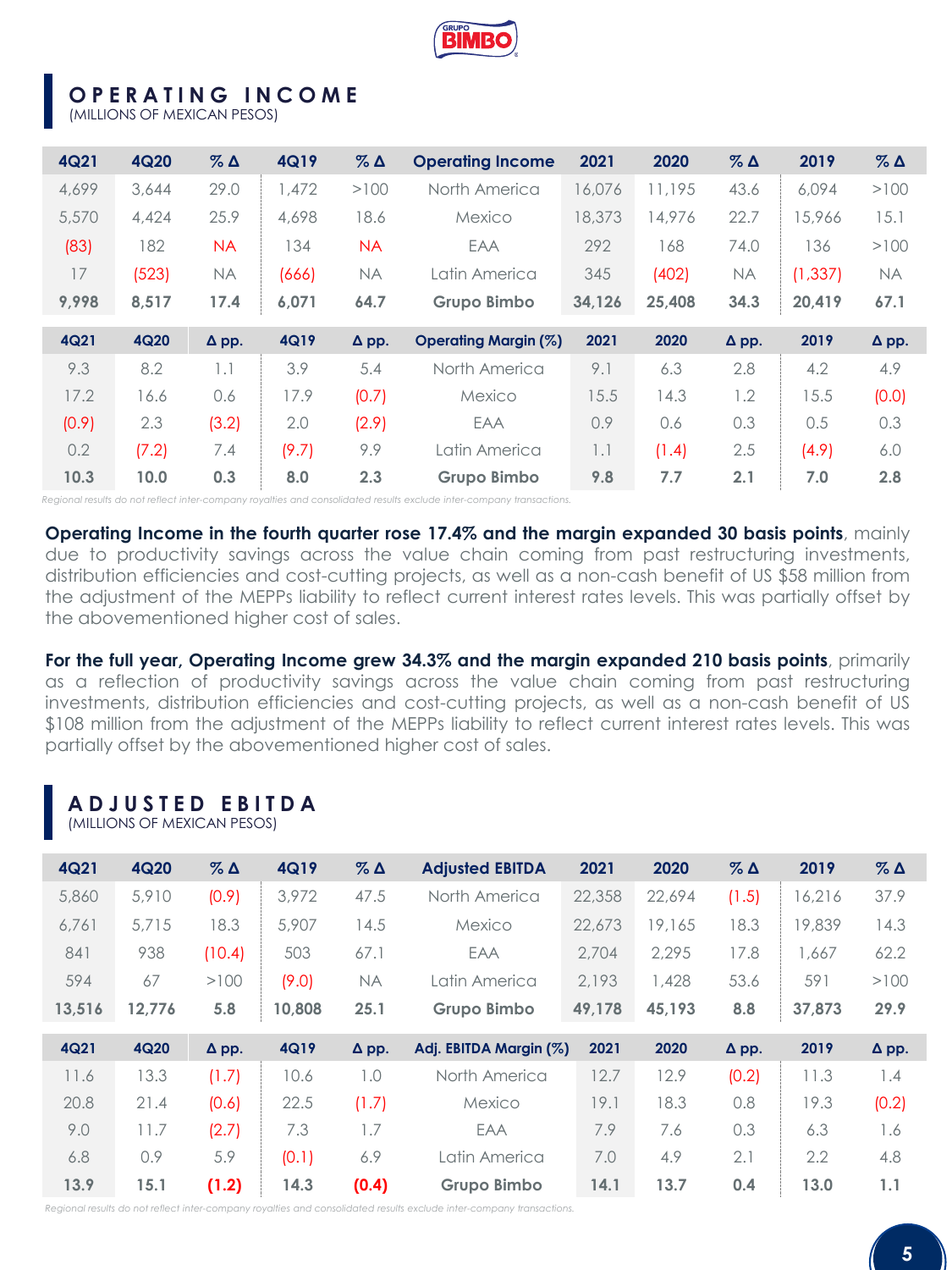

**Adjusted EBITDA, which does not include the effect of MEPPs, reached a record level for a fourth quarter at Ps. 13,516 million, an increase of 5.8%,** while the margin contracted 120 basis points, to 13.9%, mainly due to the abovementioned higher cost of sales, which was partially offset by productivity savings across the value chain.

**2021 Adjusted EBITDA reached a record level at Ps. 49,178 million, an increase of 8.8%,** and the margin expanded 40 basis points primarily attributable to the strong sales and operating performance across the Company.

## **NORTH AMERICA**

**North America region margin contraction of 170 basis points** was mainly due to a higher inflationary environment, including commodities, labor costs and shortages across the supply chain, this was partially offset by favorable branded mix, productivity benefits from past restructuring investments and cost saving initiatives.

#### **MEXICO**

**The margin contracted 60 basis points,** attributable to the higher raw material costs, which was partially offset by the strong sales performance, favorable product and category mix and productivity savings across the supply chain.

### **EAA**

**EAA posted a 270 basis points contraction in the margin** mostly because of the higher cost of sales.

#### **LATIN AMERICA**

**Despite challenging conditions in several countries, Latin America Adjusted EBITDA margin expanded 590 basis points** mainly due to the strong sales performance across every organization, increased market penetration, productivity benefits and solid results in Brazil.

# **COMPREHENSIVE FINANCIAL RESULT**

(MILLIONS OF MEXICAN PESOS)

**Comprehensive Financial Result totaled Ps. 2,199 million, 26.5% lower when compared with fourth quarter of 2020,** this was mainly due to lower interest expenses and a lower exchange rate loss.

# **NET MAJORITY INCOME**

(MILLIONS OF MEXICAN PESOS)

| 4Q21 | 4Q20 |  | $\%$ $\Delta$ 4Q19 $\%$ $\Delta$ Net Majority Income 2021 2020 $\%$ $\Delta$ 2019               |  |  | $\%$ $\Delta$ |
|------|------|--|-------------------------------------------------------------------------------------------------|--|--|---------------|
|      |      |  | 4,824 2,890 66.9 1,825 >100 Grupo Bimbo 15,916 9,110 74.7 6,319 >100                            |  |  |               |
|      |      |  |                                                                                                 |  |  |               |
| 4Q21 | 4Q20 |  | $\Delta$ pp. 4Q19 $\Delta$ pp. Net Majority Margin (%) 2021 2020 $\Delta$ pp. 2019 $\Delta$ pp. |  |  |               |
|      |      |  | 5.0 3.4 1.6 2.4 2.6 Grupo Bimbo 4.6 2.8 1.8 2.2 2.4                                             |  |  |               |

**Net Majority Income grew 66.9% and the margin expanded 160 basis points** attributable to the strong sales performance across the Company, lower financing costs and a lower effective tax rate.

**2021 Net Majority Income increased 74.7% and the margin expanded 180 basis points**, due to the strong sales and operating performance as well as lower financing costs and a lower effective tax rate, which totaled 34%.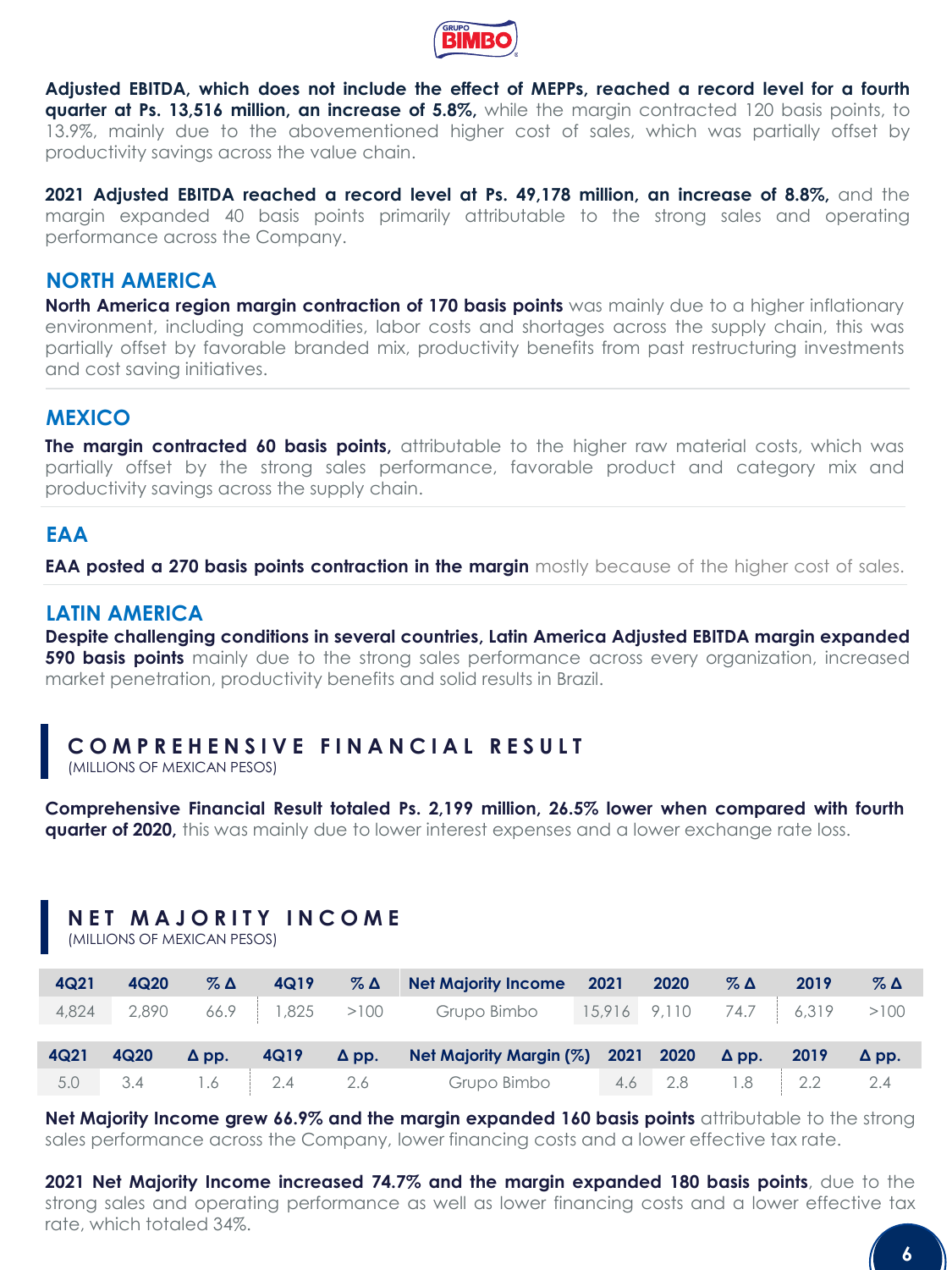

# **FINANCIAL STRUCTURE**

Total Debt on December 31, 2021, was Ps. 93 billion, compared to Ps. 85 billion on December 31, 2020, the increase was explained by capital investments, the funding of the acquisitions and by the shareholders' return.

Average debt maturity was 16.4 years with an average cost of 6.0%. Long-term Debt comprised 89% of the total; 50% of the debt was denominated in US dollars, 40% in Mexican pesos, 7% in Canadian dollars and 3% in Euros.

The Net Debt to Adjusted EBITDA ratio, which does not consider the effect of IFRS16, was 1.9 times, with no change when compared to 1.9 times on December 31, 2020.





# **RECENT DEVELOPMENTS**

**On January, Grupo Bimbo paid US\$198 million of its outstanding 2022 bonds** with the proceeds from its committed revolving credit facility.

**For the eighth consecutive year, Grupo Bimbo occupied the first position in Merco's 2021 ranking as the Most Responsible Company in ESG in Mexico.** The Company also obtained the first position in each category: Environmental, Social and Governance.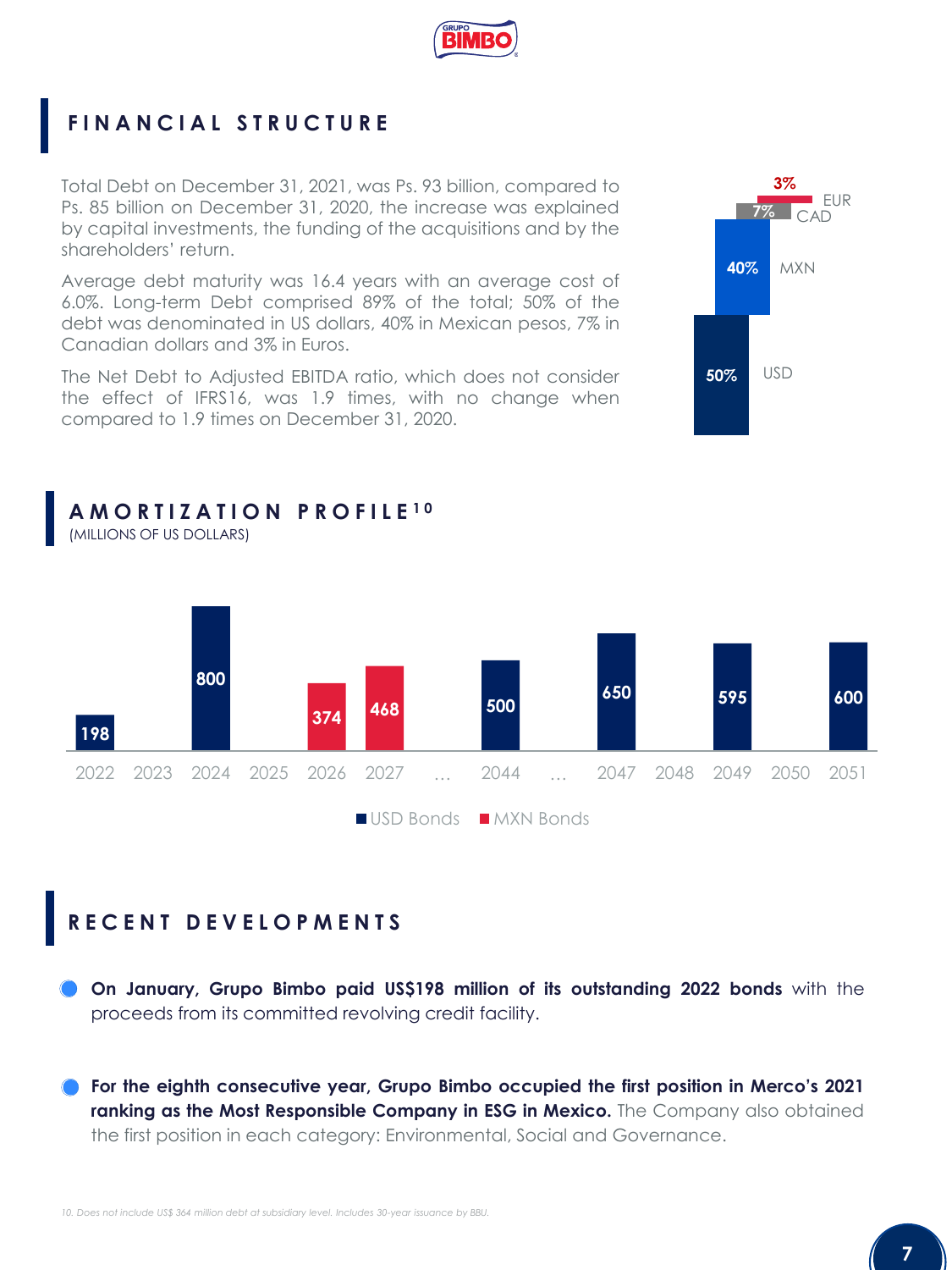

# **CONFERENCE CALL INFORMATION**

#### **D I A L - I N**

A conference call will be held today Thursday, February 22, 2022, at 6:00 pm Eastern (5:00 pm Central). To access the call, please dial: US +1 (844) 450 3853 International +1 (412) 317 6375 Mexico +52 (55) 8880 8040 Conference ID: GRUPO BIMBO

# **W E B C A S T**

A webcast for this call can also be accessed at Grupo Bimbo's website: https://www.grupobimbo.com/en/investors/ events

## **R E P L A Y**

A replay will be available until March 4, 2022. You can access the replay through Grupo Bimbo's website https://www.grupobimbo.com/en/investo rs/events or by dialing:

US +1 (877) 344 7529 International +1 (412) 317 0088 Canada +1 (855) 669 9658 Conference ID: 10163384

# **ABOUT GRUPO BIMBO**

**Grupo Bimbo is the leader and largest baking Company in the world and a relevant participant in snacks.** Grupo Bimbo has 206 bakeries and other plants and more than 1,600 sales centers strategically located in 33 countries throughout the Americas, Europe, Asia and Africa. Its main product lines include sliced bread, buns & rolls, pastries, cakes, cookies, toast bread, English muffins, bagels, tortillas & flatbreads, salty snacks and confectionery products, among others. Grupo Bimbo produces over 13,000 products and has one of the largest direct distribution networks in the world, with more than 3 million points of sale, more than 54,000 routes and over 137,000 associates. Its shares trade on the Mexican Stock Exchange (BMV) under the ticker symbol BIMBO, and in the over-the-counter market in the United States with a Level 1 ADR, under the ticker symbol BMBOY.

# **N O T E O N F O R W A R D - LOOKING STATEMENTS**

This announcement contains certain statements regarding the expected financial and operating performance of Grupo Bimbo, S.A.B. de C.V., which are based on current financial information, operating levels, and market conditions, as well as on estimations of the Board of Directors of the Company related to possible future events. The results of the Company may differ in regards with those expressed on these statements, due to different factors that are beyond the Company's control, such as: adjustments in price levels, variations in the costs of its raw materials, changes in laws and regulations, or economic or political conditions not foreseen in the countries where the Company operates. Therefore, the Company is not responsible for such differences in the information and suggests that readers review such statements prudently. Moreover, the Company will not undertake any obligation to publicly release any revisions to the statements due to variations of such factors after the date of this press release.

# **INVESTOR RELATIONS CONTACT**

**www.grupobimbo.com** ir@grupobimbo.com (5255) 5268 6830